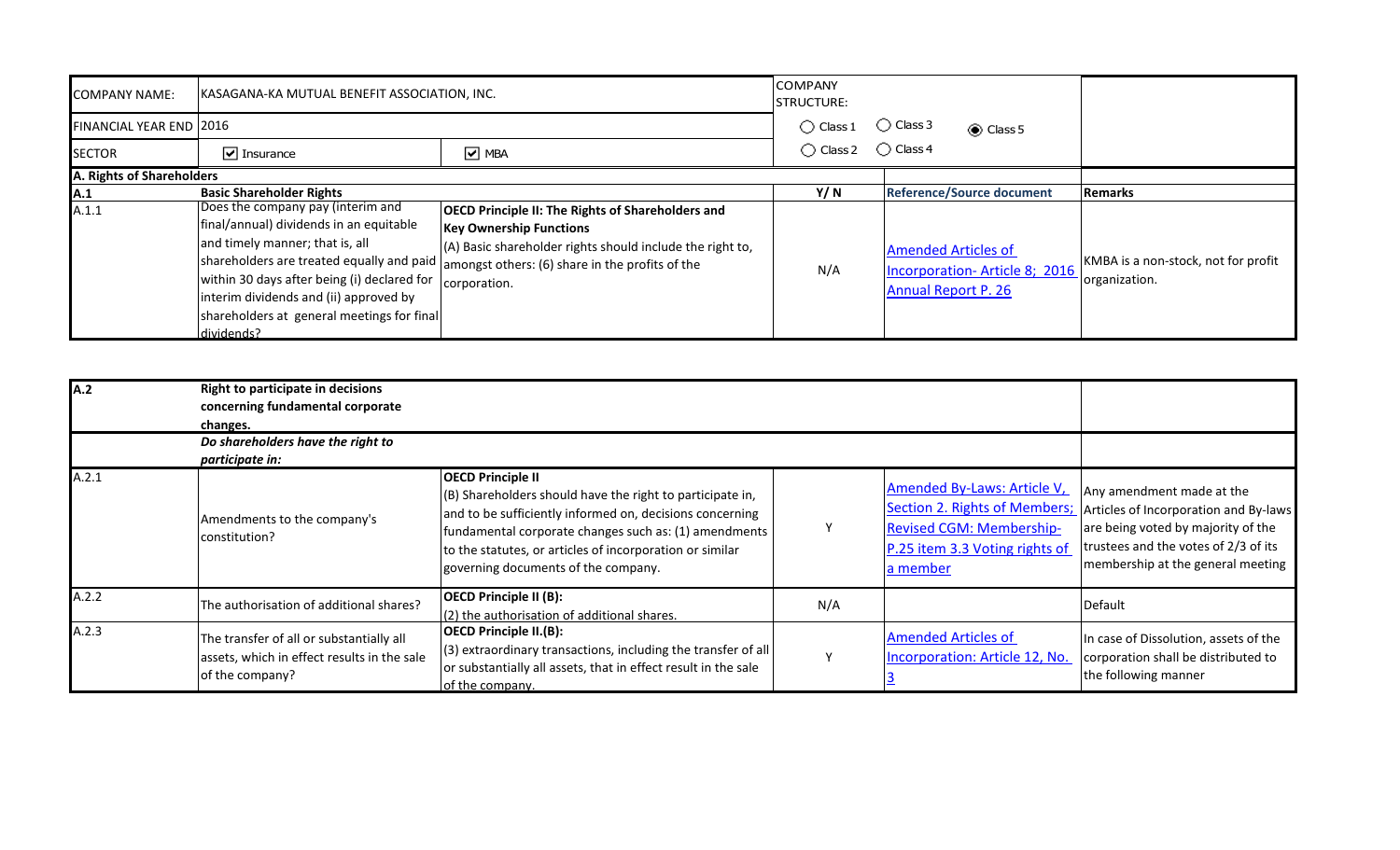| A.3   | Right to participate effectively in and<br>vote in general shareholder meetings<br>and should be informed of the rules,<br>including voting procedures, that govern<br>general shareholder meetings.                                                 |                                                                                                                                                                                                                                                                                                                                                                                                                                                                  |   |                                                                                                                                                        |                                                                                                                        |
|-------|------------------------------------------------------------------------------------------------------------------------------------------------------------------------------------------------------------------------------------------------------|------------------------------------------------------------------------------------------------------------------------------------------------------------------------------------------------------------------------------------------------------------------------------------------------------------------------------------------------------------------------------------------------------------------------------------------------------------------|---|--------------------------------------------------------------------------------------------------------------------------------------------------------|------------------------------------------------------------------------------------------------------------------------|
| A.3.1 | Do shareholders have the opportunity,<br>evidenced by an agenda item, to approve<br>remuneration (fees, allowances, benefit-<br>in-kind and other emoluments) or any<br>increases in remuneration for the non-<br>executive directors/commissioners? | <b>OECD Principle II (C):</b><br>(3) Effective shareholder participation in key corporate<br>governance decisions, such as the nomination and<br>election of board members, should be facilitated.<br>Shareholders should be able to make their views known<br>on the remuneration policy for board members and key<br>executives. The equity component of compensation<br>schemes for board members and employees should be<br>subject to shareholder approval. | Υ | <b>KMBA website-Minutes of the</b><br>Meeting: August 26, 2016 -<br><b>Performance Evaluation &amp;</b><br><b>Incentive of GM Silvida</b><br>Antiquera | KMBA recognized the<br>competitiveness and performance of<br>the Management & staff by giving<br>performance incentive |
| A.3.2 | Does the company provide non-<br>controlling shareholders a right to<br>nominate candidates for board of<br>directors/commissioners?                                                                                                                 |                                                                                                                                                                                                                                                                                                                                                                                                                                                                  | Y | <b>Revised CGM: Membership-</b><br>P.25, item 3.3 Voting rights of<br>a member                                                                         |                                                                                                                        |
| A.3.3 | Does the company allow shareholders to<br>elect directors/commissioners<br>individually?                                                                                                                                                             |                                                                                                                                                                                                                                                                                                                                                                                                                                                                  | Y | <b>Revised CGM: Membership-</b><br>P.25, item 3.7, Annual General<br>Meeting; 2017 Minutes of<br><b>AGM</b>                                            | The process of election is through<br>proxy voting                                                                     |
| A.3.4 | Does the company disclose the voting and<br>vote tabulation procedures used,<br>declaring both before the meeting<br>proceeds?                                                                                                                       | <b>OECD Principle II (C):</b><br>Shareholders should have the opportunity to participate<br>effectively and vote in general shareholder meetings and<br>should be informed of the rules, including voting<br>procedures, that govern general shareholder meetings.                                                                                                                                                                                               | Y | 2017 Minutes of Annual<br><b>General Meeting - P. 9-14</b><br>Election guidelines on proxy<br>voting                                                   |                                                                                                                        |
| A.3.5 | Do the minutes of the most recent AGM<br>record that there was an opportunity<br>allowing for shareholders to ask questions<br>or raise issues?                                                                                                      | <b>OECD Principle II (C):</b><br>(2) Shareholders should have the opportunity to ask<br>questions to the board, including questions relating to the<br>annual external audit, to place items on the agenda of<br>general meetings, and to propose resolutions, subject to                                                                                                                                                                                        | Y | 2017 Minutes of Annual<br><b>General Meeting - P. 14</b>                                                                                               | Clarrificationon voting results                                                                                        |
| A.3.6 | Do the minutes of the most recent AGM<br>record questions and answers?                                                                                                                                                                               |                                                                                                                                                                                                                                                                                                                                                                                                                                                                  | Y | 2017 Minutes of Annual<br><b>General Meeting - P. 14</b>                                                                                               | However, there was no controversial<br>issue raised during the meeting.                                                |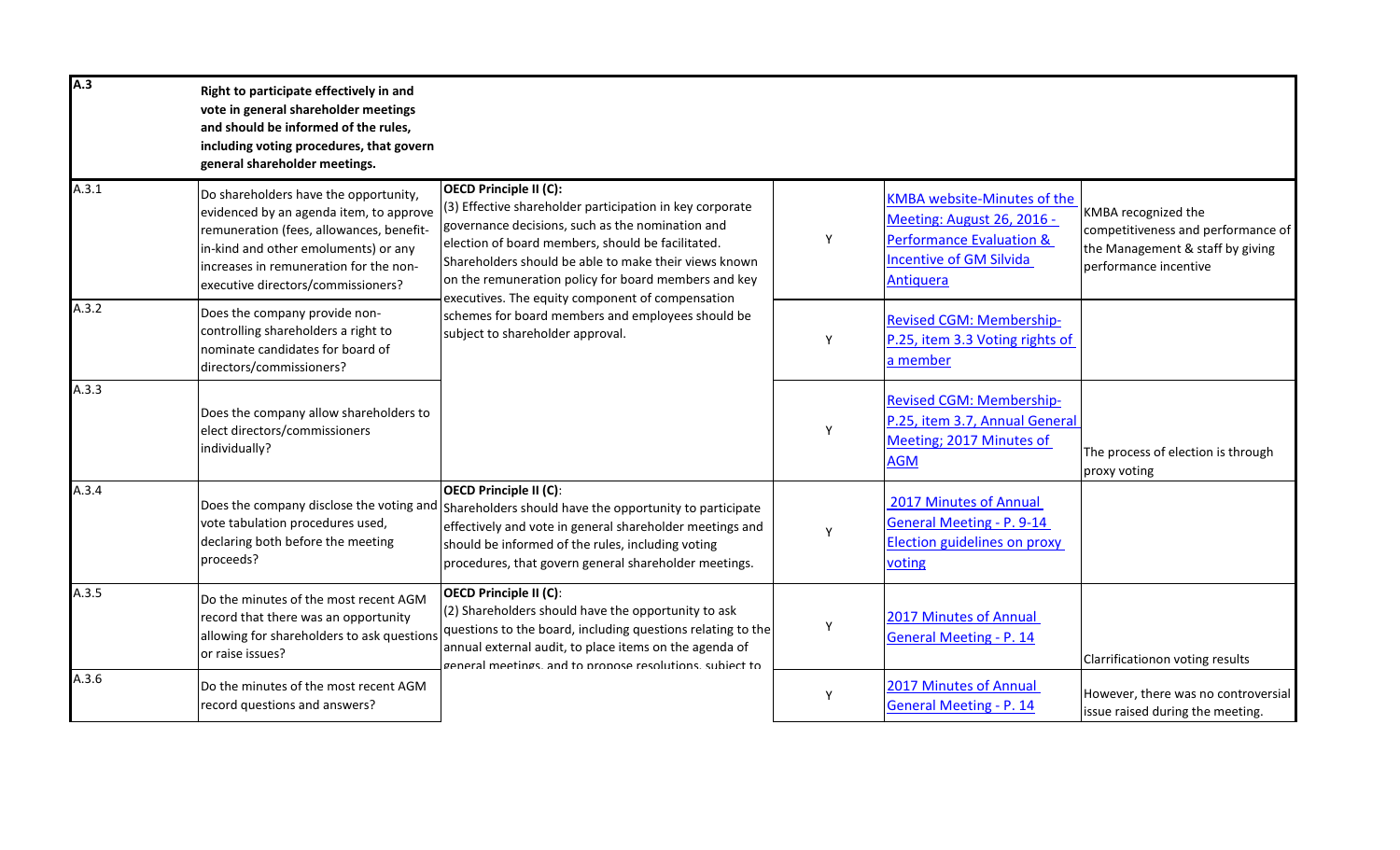| A.3.7  |                                                                       |                                                              |              | 2017 Minutes of Annual               |                                                                         |
|--------|-----------------------------------------------------------------------|--------------------------------------------------------------|--------------|--------------------------------------|-------------------------------------------------------------------------|
|        | Does the disclosure of the outcome of the                             |                                                              | Y            | General Meeting - P. 7-9;            |                                                                         |
|        | most recent AGM include resolution(s)?                                |                                                              |              | <b>KMBA</b> website-events and       |                                                                         |
|        |                                                                       |                                                              |              | features                             |                                                                         |
| A.3.8  |                                                                       |                                                              |              | 2017 Minutes of Annual               |                                                                         |
|        | Does the company disclose the voting                                  |                                                              |              | General Meeting - P. 9-14            |                                                                         |
|        | results including approving, dissenting,                              |                                                              | Y            | <b>Election of Board of Trustee;</b> |                                                                         |
|        | and abstaining votes for each agenda<br>item for the most recent AGM? |                                                              |              | <b>KMBA</b> website-events and       |                                                                         |
|        |                                                                       |                                                              |              | features                             |                                                                         |
| A.3.9  |                                                                       | <b>OECD Principle II (C); and</b>                            |              |                                      | KMBA held its 11th Annual General                                       |
|        | Does the company disclose the list of                                 |                                                              |              | 2017 Minutes of Annual               | Meeting last May 31, 2017 at                                            |
|        | board members who attended the most                                   | <b>ICGN 2.4.2:</b>                                           | Y            | <b>General Meeting - P. 1-2</b>      | Soriano Hall, SEAMEO Innotech,                                          |
|        | recent AGM?                                                           | All directors need to be able to allocate sufficient time to |              | <b>Attendance</b>                    | Diliman Avenue, Commonwealth                                            |
| A.3.10 |                                                                       | the board to perform their responsibilities effectively,     |              |                                      | Quezon City                                                             |
|        | Did the chairman of the board of                                      | including allowing some leeway for occasions when            |              | 2017 Minutes of Annual               |                                                                         |
|        | directors/commissioners attend the most<br>recent AGM?                | greater than usual time demands are made.                    | Y            | <b>General Meeting - P. 1-2</b>      |                                                                         |
|        |                                                                       |                                                              |              | <b>Attendance</b>                    |                                                                         |
| A.3.11 | Did the CEO/Managing Director/President                               |                                                              |              | 2017 Minutes of Annual               |                                                                         |
|        | attend the most recent AGM?                                           |                                                              | Y            | <b>General Meeting - P. 1-2</b>      |                                                                         |
|        |                                                                       |                                                              |              | <b>Attendance</b>                    |                                                                         |
| A.3.12 |                                                                       |                                                              |              | 2017 Minutes of Annual               | The Chairperson of the Audit                                            |
|        | Did the chairman of the Audit Committee                               |                                                              |              | <b>General Meeting - P. 1-2</b>      | Committee, Ms. Perla F. Batingal was<br>unable to attend the AGM due to |
|        | attend the most recent AGM?                                           |                                                              | $\mathsf{N}$ |                                      | emergency circumstance in work                                          |
|        |                                                                       |                                                              |              | Attendance                           |                                                                         |
| A.3.13 |                                                                       | <b>OECD Principle II (C)</b>                                 |              |                                      | assignment<br>KMBA held its 11th AGM located                            |
|        |                                                                       |                                                              |              |                                      | along Commonwealth Avenue                                               |
|        | Did the company organise their most                                   |                                                              | Υ            | kmba website; Notice of              | Quezon City. KMBA also provide                                          |
|        | recent AGM in an easy to reach location?                              |                                                              |              | <b>Annual General Meeting</b>        | location map together with the                                          |
|        |                                                                       |                                                              |              |                                      | invitation to all members-                                              |
| A.3.14 |                                                                       | <b>OECD Principle II (C):</b>                                |              |                                      | representative                                                          |
|        | Does the company allow for voting in                                  | (4) Shareholders should be able to vote in person or in      |              |                                      |                                                                         |
|        | absentia?                                                             | absentia, and equal effect should be given to votes          | Y            | <b>By-Laws, Article 1 Section 6</b>  |                                                                         |
|        |                                                                       | whether cast in person or in absentia.                       |              |                                      |                                                                         |
|        |                                                                       |                                                              |              |                                      |                                                                         |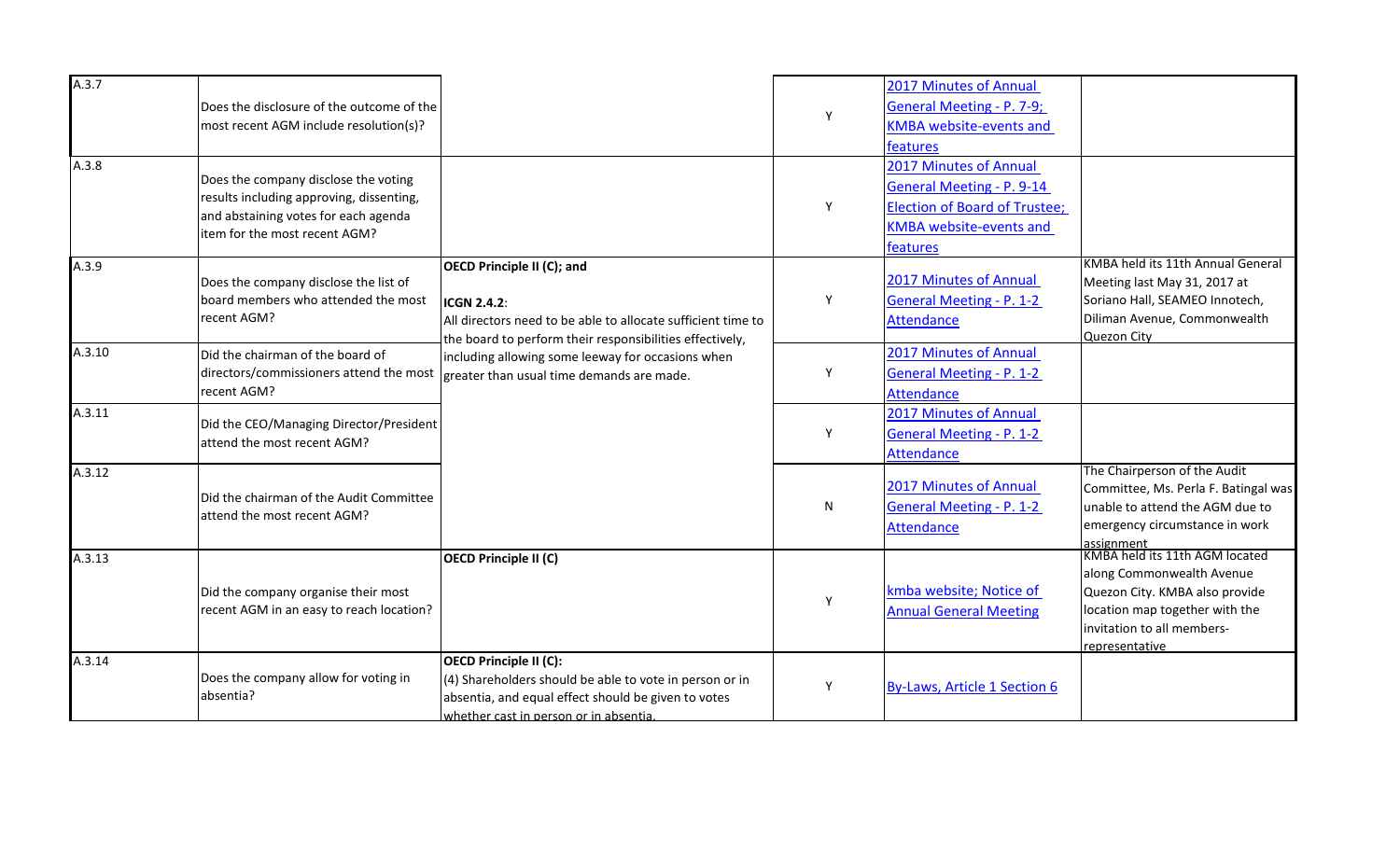| A.3.15 | Did the company vote by poll (as opposed<br>to by show of hands) for all resolutions at<br>the most recent AGM?                                                                                | OECD Principle II (C)                                                                                                                                                                                                                                                            |   | 2017 Minutes of Annual<br><b>General Meeting - P.7-9</b><br><b>Ratification of Board and</b><br><b>Management Actions</b>                                                                            |                                                                                                          |
|--------|------------------------------------------------------------------------------------------------------------------------------------------------------------------------------------------------|----------------------------------------------------------------------------------------------------------------------------------------------------------------------------------------------------------------------------------------------------------------------------------|---|------------------------------------------------------------------------------------------------------------------------------------------------------------------------------------------------------|----------------------------------------------------------------------------------------------------------|
| A.3.16 | Does the company disclose that it has<br>appointed an independent party<br>(scrutineers/inspectors) to count and/or<br>validate the votes at the AGM?                                          |                                                                                                                                                                                                                                                                                  |   | 2016 Annual Report-P 21;<br>2017 Minutes of AGM-P.13                                                                                                                                                 | Roxas Cruz Tagle formerly BDO Alba<br>Romeo & Co. was appointed to<br>validate the votes at the 2017 AGM |
| A.3.17 | Does the company make publicly<br>available by the next working day the<br>result of the votes taken during the most<br>recent AGM for all resolutions?                                        |                                                                                                                                                                                                                                                                                  |   | kmba website; List of New<br><b>Board of Trustees for 2017</b>                                                                                                                                       |                                                                                                          |
| A.3.18 | Do companies provide at least 21 days<br>notice for all resolutions?                                                                                                                           | <b>OECD Principle II (C):</b><br>(1) Shareholders should be furnished with sufficient and<br>timely information concerning the date, location and<br>agenda of general meetings, as well as full and timely<br>information regarding the issues to be decided at the<br>meeting. | Y | kmba website; Notice of<br><b>Annual General Meeting;</b><br><b>Approval and Ratification of</b><br><b>Board and Management</b><br>actions; Corporate<br>Governance, 2016 Board<br><b>Resolution</b> | KMBA posted all the board<br>resolutions at the company website<br>under Corporate Governance            |
| A.3.19 | Does the company provide the rationale<br>and explanation for each agenda item<br>which require shareholders' approval in<br>the notice of AGM/circulars and/or the<br>accompanying statement? |                                                                                                                                                                                                                                                                                  | Y | Thru KMBA website: Events<br>and Features-Notice of 11th<br><b>Annual General Meeting;</b><br>kmba.org.ph                                                                                            | Copy of the agenda was<br>disseminated in advance before the<br>AGM                                      |

| $\mathbf{v}$<br>- - | <b>Markets for o</b><br>r corporate control should be |
|---------------------|-------------------------------------------------------|
|                     | allowed to function in an efficient and               |
|                     | transparent manner.                                   |